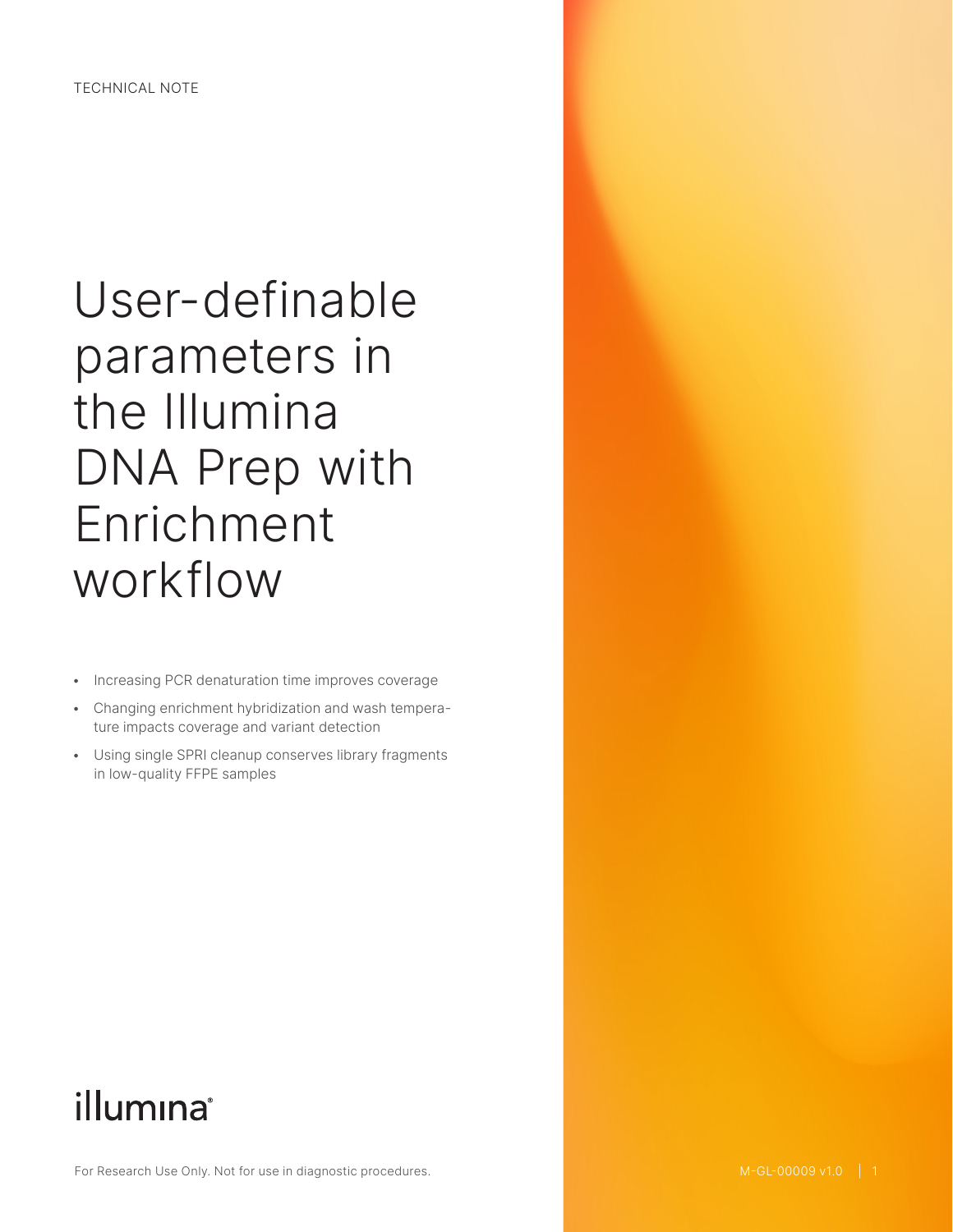### Introduction

Illumina DNA Prep with Enrichment is the fastest and most flexible targeted next-generation sequencing (NGS) solution for DNA in the Illumina library preparation portfolio. It supports a broad DNA input range (10–1000 ng) and multiple sample types, including blood, saliva, genomic DNA, and formalin-fixed, paraffin-embedded (FFPE) tissue.

Accommodating various study requirements, the Illumina DNA Prep with Enrichment solution delivers consistent insert sizes, uniform coverage, and optimized performance. The bead-based technology minimizes fragmentation bias and other opportunities for error, resulting in highly reproducible data across all Illumina sequencing systems.

The Illumina DNA Prep with Enrichment reagents and protocol are highly optimized to provide the most robust on-target enrichment solution. However, in some use cases and with some panels, advanced users may want to adjust select parameters to improve coverage of challenging sequences, such as targeted sequencing of GC- and AT-rich content or to address poor-quality samples, such as FFPE tissue.

This technical note provides information on the impact on NGS data outcomes resulting from changes to user-defined parameters within the workflow. Specifically, we look at the effects of changing temperature during the hybridization and wash steps of the enrichment, as well as altering denaturation time during the post-capture PCR. We also examine different conditions for the solid-phase reversible immobilization (SPRI) process when working with degraded FFPE samples. Any adjustments to the optimized protocols should be carefully considered as they can impact performance and available support options.

# Changing hybridization and wash temperature affects coverage and variant detection

During enrichment, biotinylated probes are used to capture specific sequences from the indexed NGS library for analysis. The recommended temperatures for the hybridization and wash steps depend on the sequence content of the panel. We tested changes to the hybridization and wash temperatures and assessed the resulting performance changes in the TruSight™ Hereditary Cancer Panel and Illumina Exome Panel ([Table 1](#page-1-0)).

|                                               | Hybridization/<br>wash temp $(°C)$ |
|-----------------------------------------------|------------------------------------|
| Illumina Exome Panel <sup>a</sup>             | 58                                 |
| Illumina Exome Panel, Hyb62                   | 62                                 |
| TruSight Hereditary Cancer Panel <sup>b</sup> | 62                                 |
| TruSight Hereditary Cancer Panel, Hyb58       | 58                                 |
|                                               |                                    |

<span id="page-1-0"></span>Table 1: Enrichment hybridization and wash temperatures tested

a. Recommended Illumina DNA Prep with Enrichment conditions for Illumina Exome Panel using germline DNA

b. Recommended Illumina DNA Prep with Enrichment conditions for TruSight Hereditary Cancer Panel using germline DNA

Testing for hybridization and wash temperatures, and PCR denaturation times was performed using 50 ng input of commercially available genomic DNA (gDNA; Coriell Institute, Catalog no. NA12878). Targeted sequencing panels tested included the TruSight Hereditary Cancer – Enrichment Oligos Only (Catalog no. 20029551) and the Illumina Exome Panel - Enrichment Oligos Only (Catalog no. 20020183).

The recommended hybridization and wash temperature for the TruSight Hereditary Cancer Panel is 62°C. Changing this temperature to 58°C resulted in lower AT dropout ([Figure 1](#page-2-0)). The recommended 62°C wash temperature showed lower GC dropout, higher padded unique read enrichment, and higher insertion deletion (Indel) recall and precision ([Figure 1](#page-2-0)). The lower 58°C hybridization and wash temperature resulted in improved variant allele frequency (VAF) distribution for variants at, or below, 50% ([Figure 2](#page-2-1)), with minimal change to VAF distribution above 50%.

For the Illumina Exome Panel, the recommended hybridization and wash temperature is 58°C. At this temperature the Illumina Exome Panel shows better uniformity of coverage, target coverage at 20×, AT dropout, and SNV/indel recall. Changing the hybridization and wash temperature to 62°C showed improvements in padded unique read enrichment and GC dropout ([Figure 3\)](#page-3-0).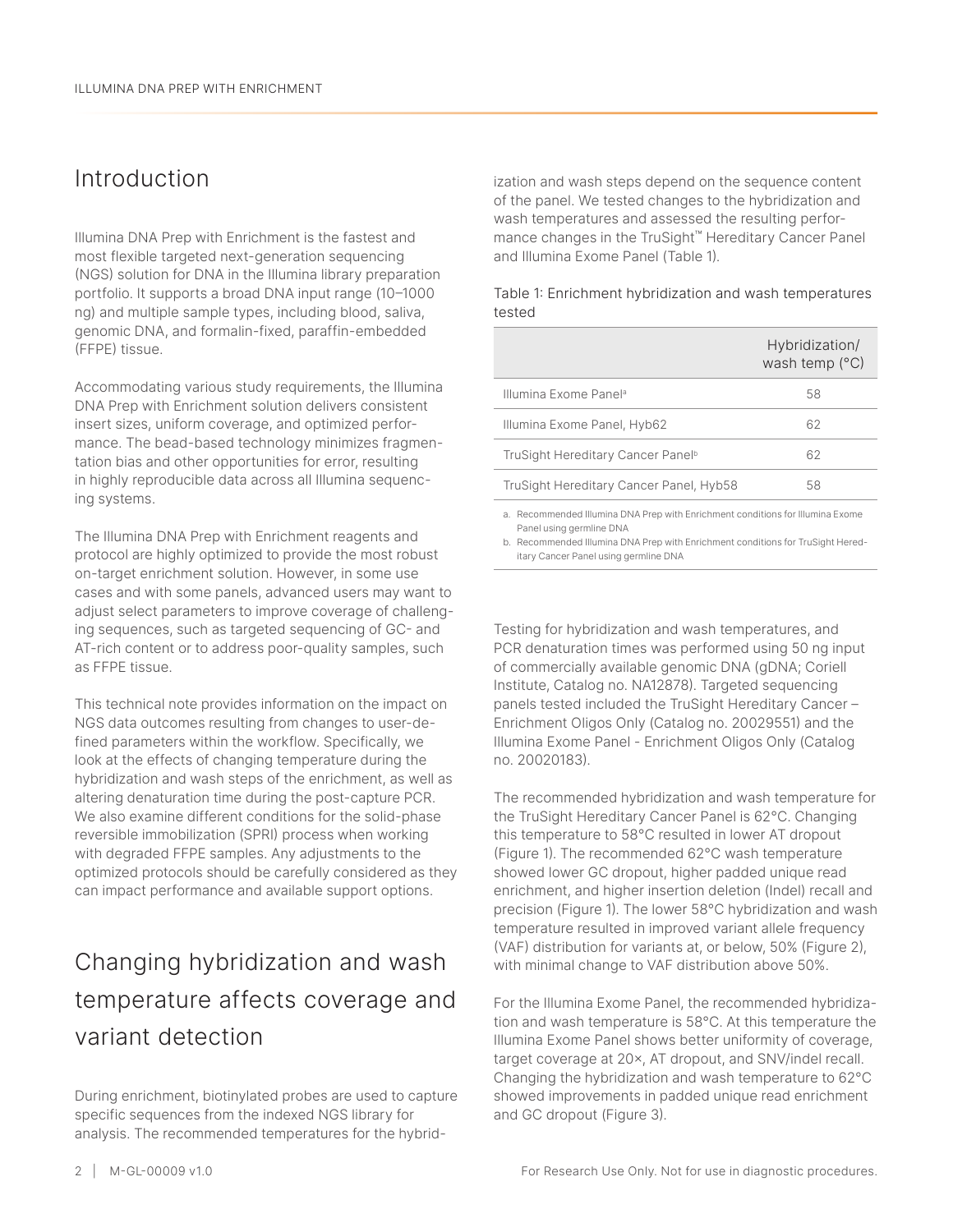#### Illumina DNA Prep with Enrichment



<span id="page-2-0"></span>Figure 1: TruSight Hereditary Cancer Panel enrichment results for tested hybridization and wash temperatures—Hybridization and wash temperatures of 62°C and 58°C were tested with the TruSight Hereditary Cancer Panel library enrichment protocol. Changes in sequence coverage were observed with the temperature adjustment, including shifts in AT and GC dropout, indel recall and precision, and padded unique reads. Data are presented to inform decisions for experimental needs.



<span id="page-2-1"></span>Figure 2: TruSight Hereditary Cancer Panel VAF detection results for adjusted hybridization and wash temperatures—Data shown for all variants reported in the TruSight Hereditary Cancer Panel enriched library from NA12878 gDNA. X-axis values indicate observed variants placed in numerical order from lowest VAF to highest VAF.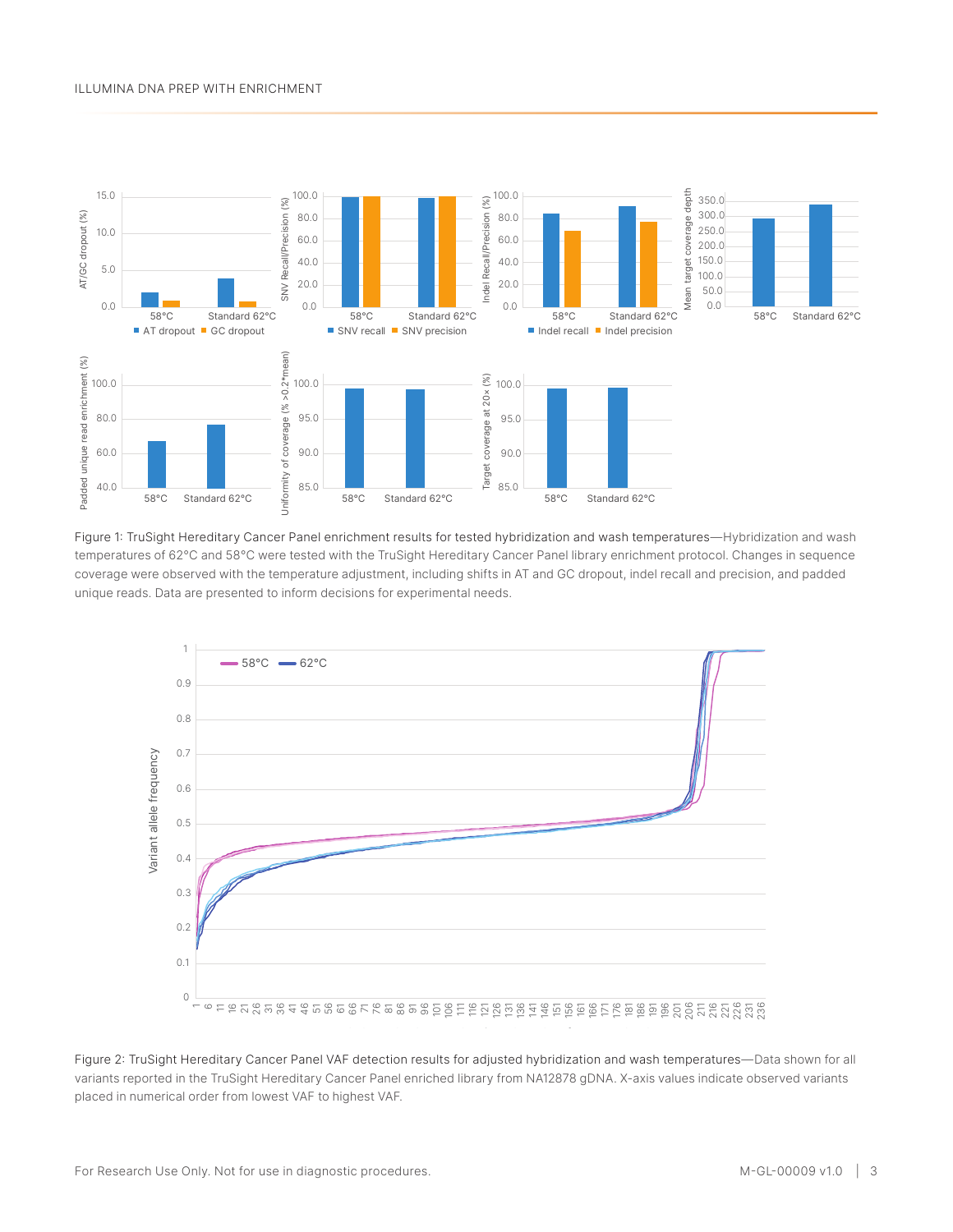#### Illumina DNA Prep with Enrichment



<span id="page-3-0"></span>Figure 3: Illumina Exome Panel enrichment results for tested hybridization and wash temperatures—Hybridization and wash temperatures of 62°C and 58°C were tested with the Illumina Exome Panel library enrichment protocol. Changes in sequence coverage were observed with the temperature adjustment, including shifts in AT and GC dropout, indel recall and precision, and padded unique reads. Uniformity of coverage and target coverage at 20x are higher at the standard 58°C temperature. Data are presented to inform decisions for experimental needs.

Extending probe hybridization time to 16 hours was tested using both panels and did not significantly improve enrichment in these experiments (data not shown).

# Increasing post-capture PCR denaturation time improves coverage

Following the capture and wash steps, libraries undergo a limited number of PCR amplification cycles. The Illumina DNA Prep with Enrichment PCR parameters have been extensively tested and optimized to produce the most uniform and complete NGS library sequence coverage. However, it is possible to adjust denaturation times in the post-capture PCR protocol without affecting other aspects of the PCR chemistry. Extending denaturation times can improve access to target DNA by adapter priming sequences. We tested long denaturation (LD) times during the post-capture PCR by extending the initial denaturation time from 30 to 45 seconds and the denaturation times for cycles 2–13 from 10 to 30 seconds ([Table 2](#page-3-1)).

<span id="page-3-1"></span>Table 2: Denaturation conditions tested for post-capture PCR

|                                                         | Initial<br>denaturation<br>time (sec) | Denaturation<br>time, cycles<br>$2-13$ (sec) |
|---------------------------------------------------------|---------------------------------------|----------------------------------------------|
| Illumina Exome<br>Panela                                | 30                                    | 10                                           |
| Illumina Exome<br>Panel, LD                             | 45                                    | 30                                           |
| <b>TruSight Hereditary</b><br>Cancer Panel <sup>b</sup> | 30                                    | 10                                           |
| <b>TruSight Hereditary</b><br>Cancer Panel, LD          | 45                                    | 30                                           |

a. Recommended Illumina DNA Prep with Enrichment post-capture PCR denaturation conditions for Illumina Exome Panel using germline DNA

b. Recommended Illumina DNA Prep with Enrichment post-capture PCR denaturation conditions for TruSight Hereditary Cancer Panel using germline DNA

Due to higher coverage depth and a smaller number of target sequences in the panel, LD cycles did not result in significant coverage differences with the small TruSight Hereditary Cancer Panel. Subtle differences were observed in AT/GC dropout in the TruSight Hereditary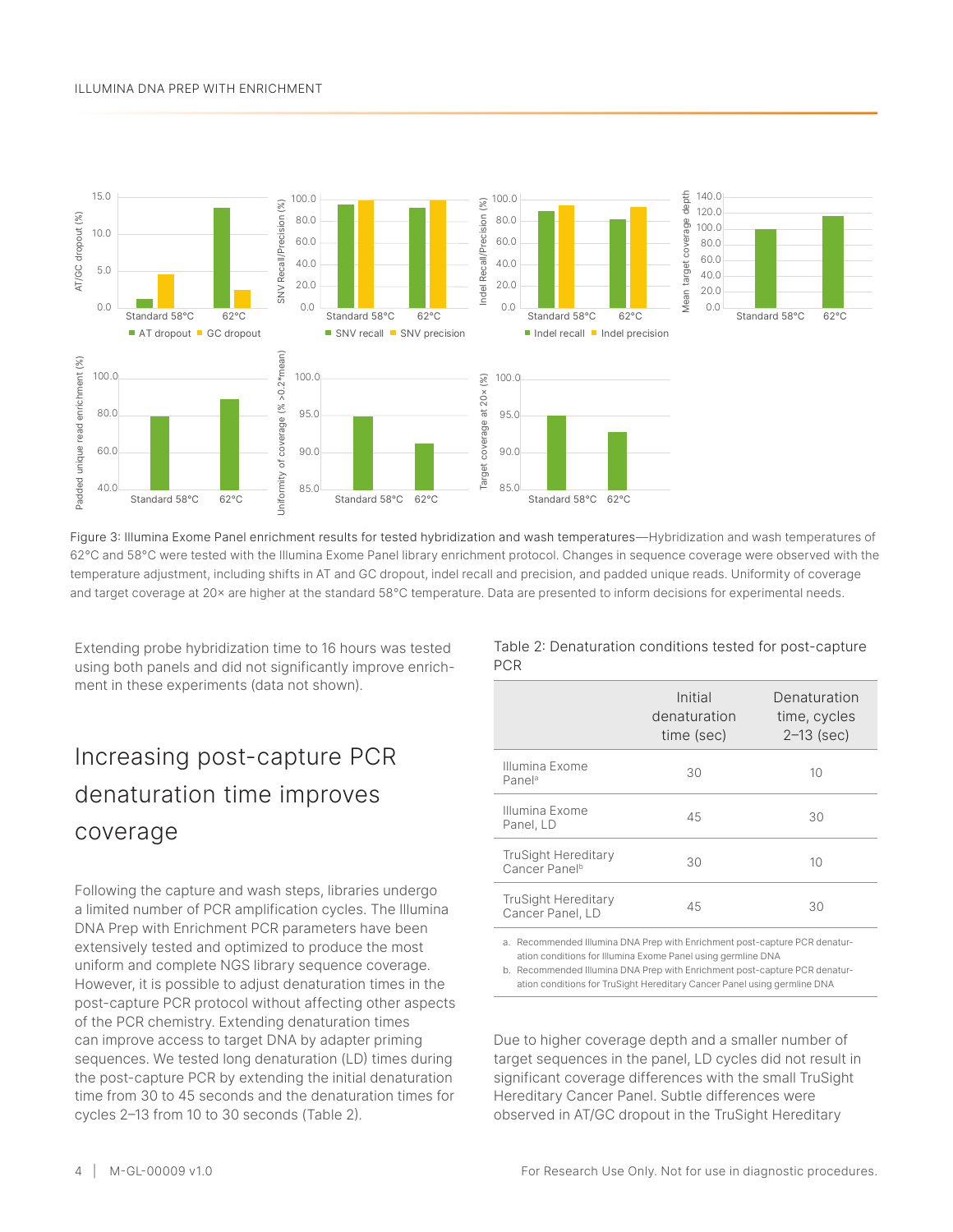Cancer Panel when using the LD protocol variation ([Figure](#page-4-0)  [4](#page-4-0)). In contrast, using LD conditions defined in [Table 2](#page-3-1) with the larger Illumina Exome Panel we observed improved uniformity of coverage, target coverage at 20×, and single-nucleotide variant (SNV)/Indel recall, with minimal increase in the duration of the PCR ([Figure 5](#page-4-1)). For both

the large and small panels, the results show some benefit of the LD conditions with virtually no negative impact, with more benefits being observed for the larger Illumina Exome Panel where sequencing depth is lower.



<span id="page-4-0"></span>Figure 4: TruSight Hereditary Cancer Panel results for LD and normal PCR denaturation steps—Changes in NGS library coverage and variant detection observed following the standard Illumina DNA Prep with Enrichment protocol or LD steps.



<span id="page-4-1"></span>Figure 5: Illumina Exome Panel results for LD and normal PCR denaturation steps—Changes in NGS library coverage and variant detection observed following the standard Illumina DNA Prep with Enrichment protocol or LD steps. Uniformity of coverage, target coverage at 20×, and single-nucleotide variant (SNV)/Indel recall were improved with the longer denaturation time.

For Research Use Only. Not for use in diagnostic procedures. M-GL-00009 v1.0 | 5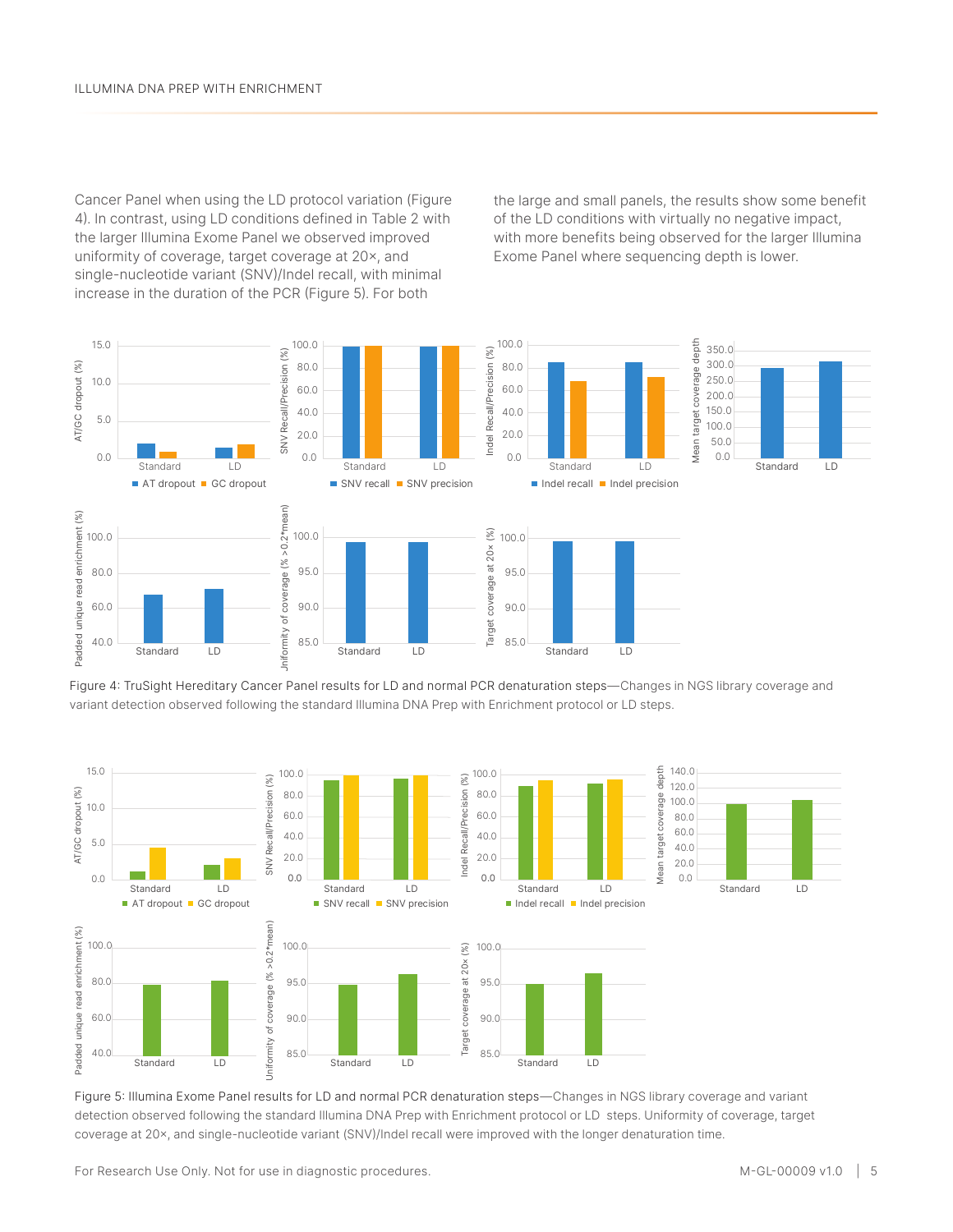## Single SPRI cleanup preserves library content in low-quality samples

For low-quality samples such as FFPE tissue, library fragments are generally shorter following tagmentation. In these samples, the standard double SPRI cleanup results in lower pre-enrichment library yields and removes a large amount of fragment diversity from the library ([Figure 6](#page-6-0)).

For SPRI analysis, comparisons were performed using Horizon Tru-Q DNA Reference Standards for high-quality DNA (Horizon Catalog no. HD730), moderate FFPE DNA (Horizon Catalog no. HD799), and severe FFPE DNA (Horizon Catalog no. HD803) [\(Table 3](#page-5-0)). Sequencing libraries were prepared and enrichment performed using the TruSight One Sequencing Panel. Enrichment was performed at 58°C with a 90-min hybridization.

For high-quality DNA and moderately damaged FFPE (ΔCq 1.5) samples, double SPRI cleanup produced usable quantities of sequencing-length fragments. For the more damaged HD803 FFPE sample (ΔCq 4.5), the library yield was reduced. For the severely damaged HD803 sample, the double SPRI process reduced library yield to the point that important data were likely lost. Following a single SPRI cleanup, library yield was significantly higher for all three gDNA sample types ([Figure 6](#page-6-0)). The HD803 data also showed significant improvements in observed vs. expected variant calls with severely degraded FFPE samples when using the single SPRI cleanup (Figure 7).

The Illumina DNA Prep with Enrichment guide recommends a single SPRI cleanup step for damaged DNA samples.<sup>[1](#page-7-0)</sup> This data confirms that, when working with highly degraded samples such as those found in FFPE tissues, use of a single SPRI cleanup step during library prep will improve library yields and sequencing coverage.

## Summary

Under normal circumstances, following the validated Illumina DNA Prep with Enrichment protocol will deliver the best performance with Illumina NGS sequencing panels. In some use cases, advanced users may want to adjust the parameters covered in this document.

The data shown demonstrate that the increased PCR denaturation time yielded sequencing coverage benefits with the Illumina Exome Panel. Increasing PCR denaturation times also showed benefits for performance, especially with GC-rich regions. Changing the denaturation time had little impact on the overall workflow time and did not negatively affect other aspects of sequencing.

Changing the wash and hybridization temperatures during target enrichment improved variant allele frequency calling in the TruSight Hereditary Cancer Panel. The hybridization and wash temperatures also affected other aspects of performance, such as padded unique read enrichment and AT dropout.

| Sample name                                       | Sample type                     | Input (ng) | SPRI condition tested       |  |
|---------------------------------------------------|---------------------------------|------------|-----------------------------|--|
| HD730                                             | qDNA                            | 10         | Double SPRI                 |  |
| HD730                                             | qDNA                            | 10         | Single SPRI $(1.8\times)^a$ |  |
| HD799                                             | Moderate FFPE $(\Delta Cq 1.5)$ | 50         | Double SPRI                 |  |
| HD799                                             | Moderate FFPE $(\Delta Cq 1.5)$ | 50         | Single SPRI $(1.8\times)$   |  |
| HD803                                             | Severe FFPE $(\Delta Cq 4.5)$   | 50         | Double SPRI                 |  |
| HD803                                             | Severe FFPE $(\Delta Cq 4.5)$   | 50         | Single SPRI $(1.8\times)$   |  |
| a. 1.8× is the ratio of SPRI volume to DNA volume |                                 |            |                             |  |

<span id="page-5-0"></span>Table 3: Samples tested for single- and double-sided SPRI conditions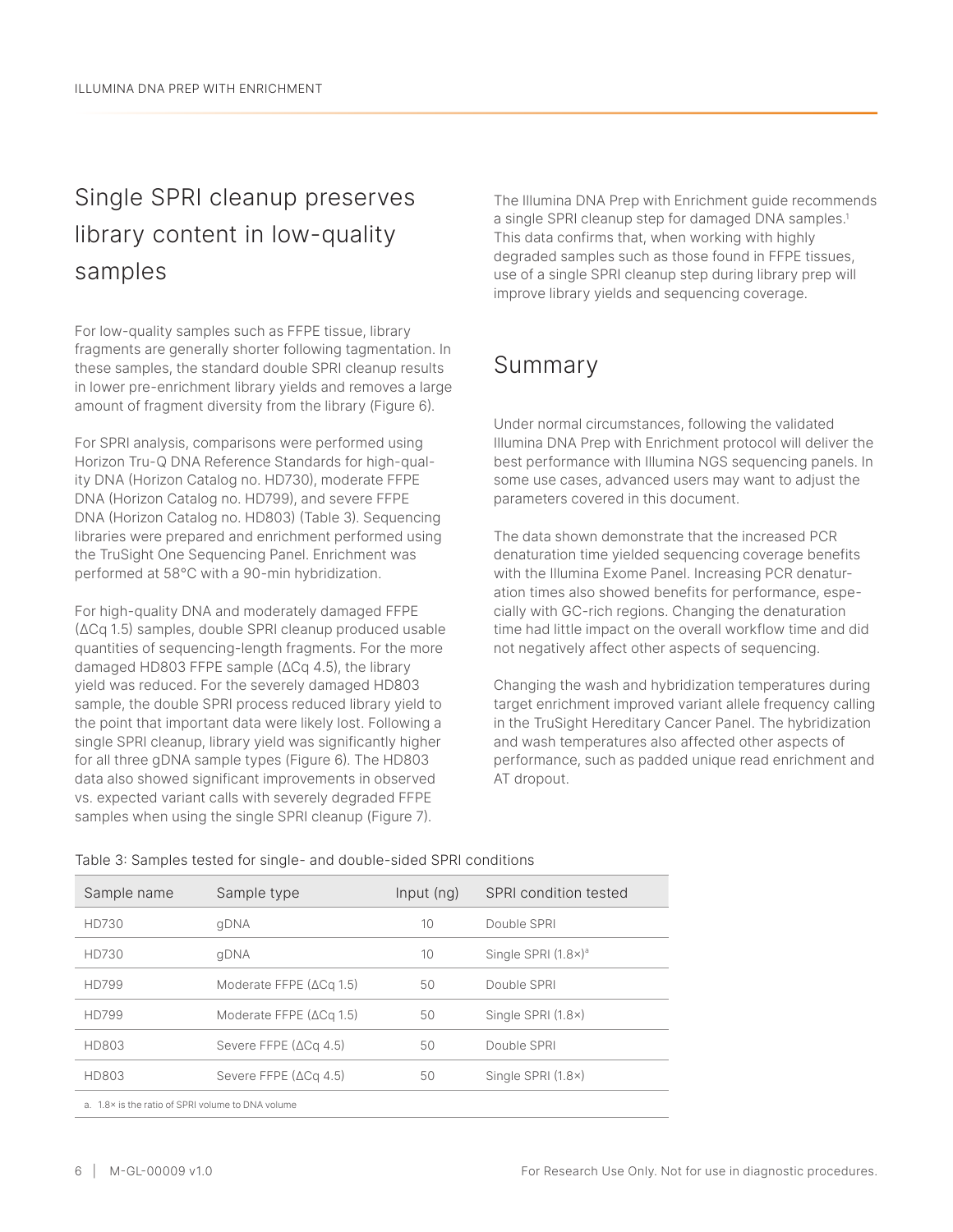

<span id="page-6-0"></span>Figure 6: Library quantification following SPRI cleanup of tagmented libraries—(A) NGS library yields from high-quality and FFPE-damaged DNA libraries following double SPRI or single SPRI cleanup. Dotted line represents 500 ng target. gDNA input was 10 ng for HD730 and 50 ng for HD799 and HD803. (B) Fragment Analyzer data showing distribution of library fragments following single SPRI cleanup.



Figure 7: Minor allele frequency calling after single (1.8×) and double SPRI cleanup—(A) Expected and observed variant calls for highquality HD730 gDNA sample. (B) Expected and observed variant calls for severe FFPE-damaged HD803 gDNA sample.

For the SPRI cleanup step, we focused on the benefits to low-quality DNA samples such as DNA damaged by FFPE storage conditions. For high-quality DNA, double SPRI is recommended. A single SPRI step improved library yields and variant frequency calling for severely damaged FFPE samples, which is an important measure in applications such as cancer studies. Therefore, for FFPE samples, a single SPRI cleanup step is recommended as described in the Illumina DNA Prep with Enrichment Reference Guide.<sup>[1](#page-7-0)</sup>